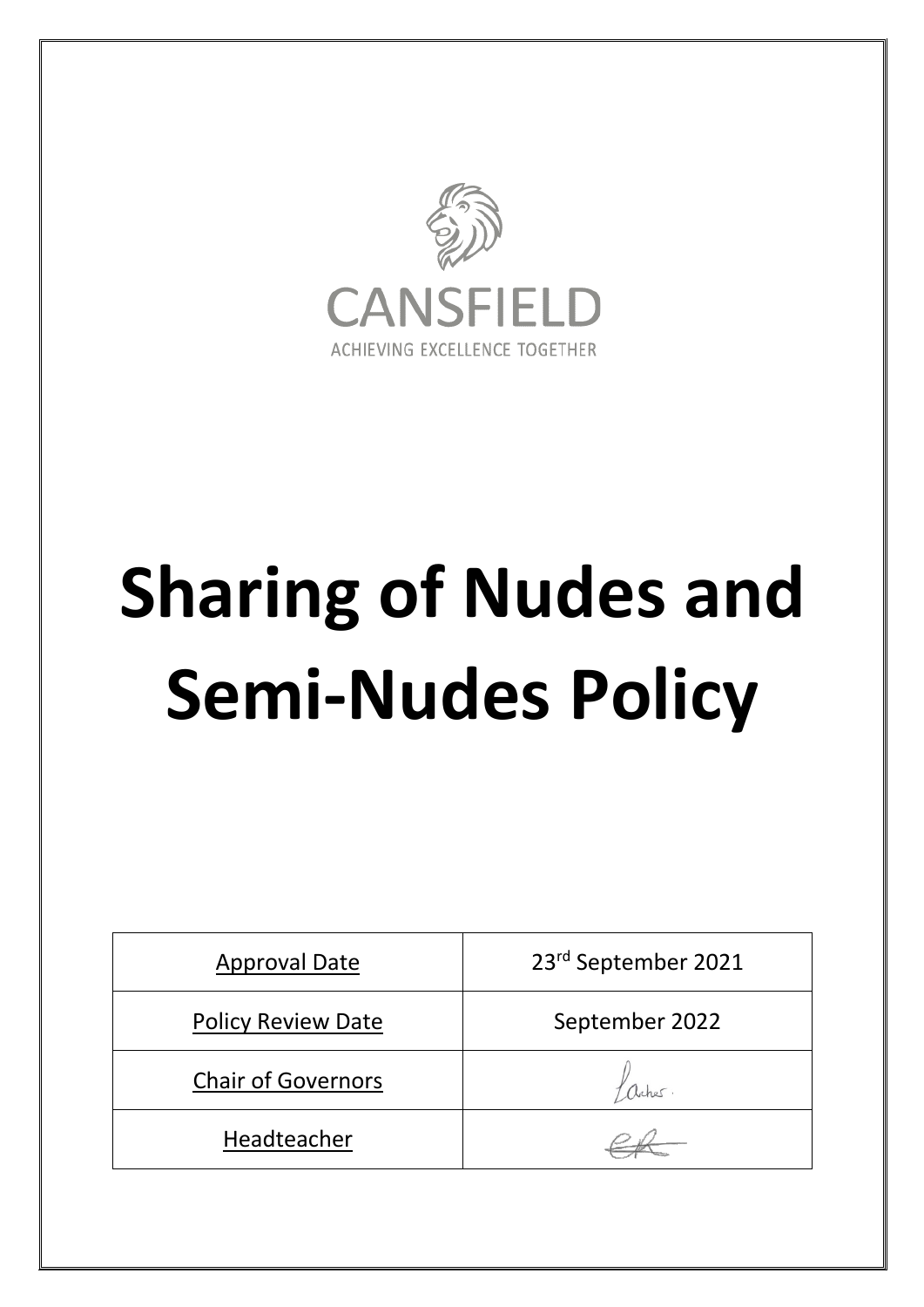# **1. Introduction**

Sending and sharing 'nudes and semi nudes' is one of a number of 'risk-taking' behaviours associated with the use of digital devices, social media or the internet. It is accepted that young people experiment and challenge boundaries and therefore the risks associated with online activity can never be completely eliminated. However, Cansfield takes a proactive approach in its RSE curiculum, Computing lessons and assembly programmes to help pupils to understand, assess, manage and avoid the risks associated with online activity. The school recognises its duty of care to its young people who do find themselves involved in such activity as well as its responsibility to report such behaviours where legal or safeguarding boundaries are crossed.

There are a number of definitions of 'nudes and semi nudes' but for the purposes of this policy these are simply defined as:

- Images or videos generated by children under the age of 18, or of children under the age of 18 that are of a sexual nature or are indecent.
- These images are shared between young people and / or adults via a mobile phone, handheld device, computer, 'tablet' or website with people they may not even know.

Some of the legalities of 'nudes and semi nudes' are outlined in Appendix 1.

There are many different levels of inappropriate of 'nudes and semi nudes' (see Appendix 2) and it is likely that no two cases will be the same. It is necessary to carefully consider each case on its own merit. However, it is important that Cansfield applies a consistent approach when dealing with an incident to help protect young people and the school. For this reason, the Designated Safeguarding Lead (or Deputy DSL in the absence of the DSL) needs to be informed of any incidents. The range of contributory factors in each case also needs to be considered in order to determine an appropriate and proportionate response. All colleagues are expected to be aware of this policy.

# **2. Steps to Take in the Case of an Incident**

# **2.1 Step 1: Disclosure by a Pupil**

'Nudes and semi-nude' disclosures should follow the normal safeguarding practices and protocols (see Safeguarding and Child Protection Policy)

A pupil is likely to be very distressed especially if the image has been circulated widely and if they do not know who has shared it, seen it or where it has ended up. They will need pastoral support during the disclosure and after the event. They may even need immediate protection or a referral to police or social services; parents should be informed as soon as possible (police advice permitting).

The following questions will help decide upon the best course of action:

- Is the pupil disclosing about themselves, receiving an image, sending an image or sharing an image?
- What sort of image is it? Is it potentially illegal or is it inappropriate?
- Is the school's child protection and safeguarding policy and practices being followed? For this reason, the Designated safeguarding Lead should be involved as soon as possible.
- How widely has the image been shared and is the device in their possession?
- Is it a school device or a personal device?
- Does the pupil need immediate support and / or protection?
- Are there other pupils and / or young people involved?
- Do they know where the image has ended up?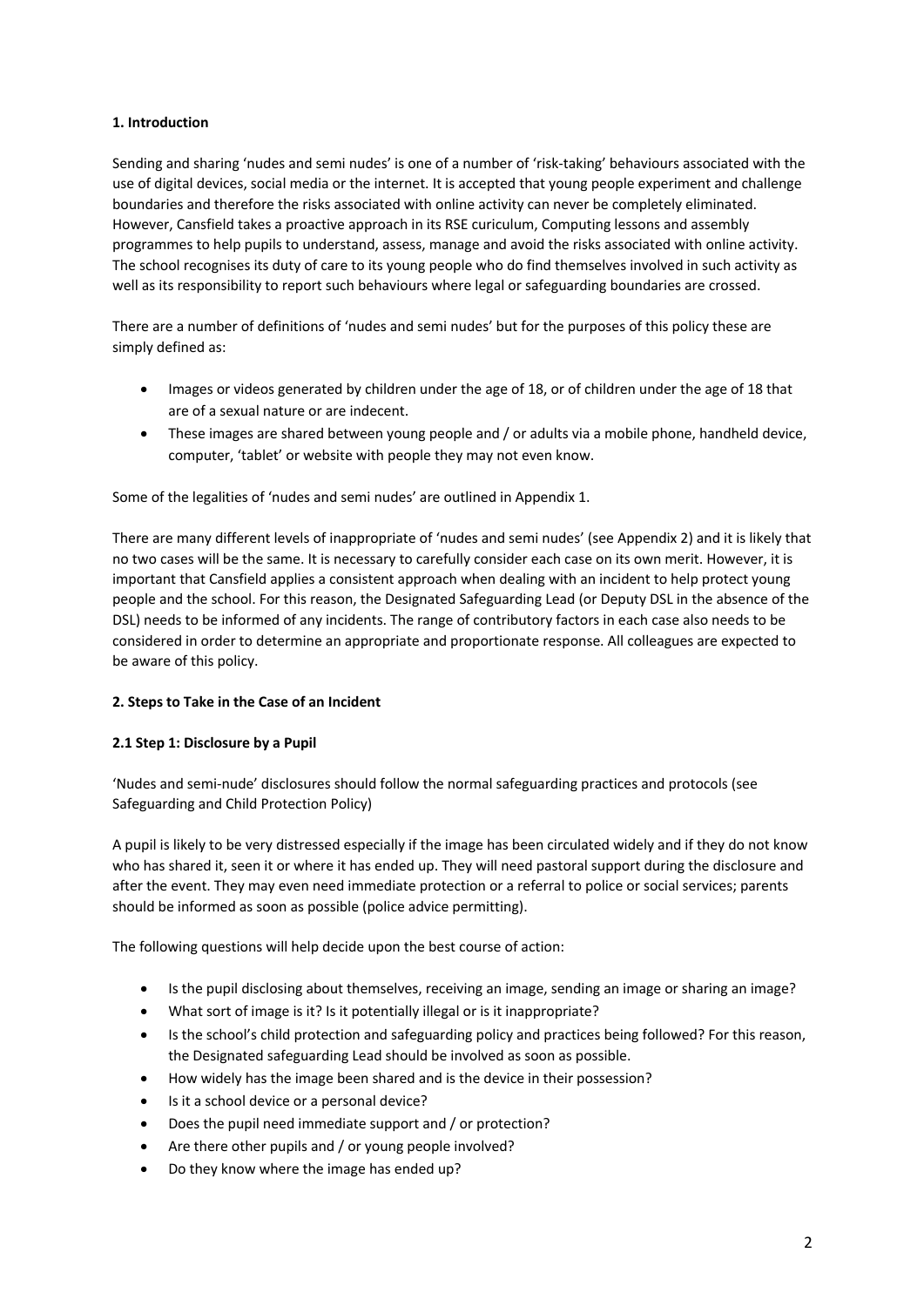# **2.2 Step 2: Searching a Device – What are the Rules?**

A device can be confiscated and securely stored if there is reason to believe it contains indecent images or extreme pornography. When searching a mobile device, the following conditions should apply:

- The action is in accordance with the school's policies.
- The search is conducted either by the Headteacher or a person authorised by him and one other person. (DSL)
- The Designated Safeguarding Team or Deputy should be present should normally be present.
- The search should normally be conducted by a member of the same gender as the person being searched. However, if the image being searched for is likely to be of a different gender to the person 'in possession' then the device should only be viewed by a member of the same gender as the person whose image it is.

If any illegal images of a young person are found the Designated safeguarding team will discuss this with the police (see Appendices 1 and 2).

The Association of Chief Police Officers (ACPO) advise that as a general rule it will almost always be proportionate to refer any incident involving 'aggravated' sharing of images to the police, whereas purely 'experimental' conduct may proportionately be dealt with without such referral, most particularly if it involves the young person sharing images of themselves.

'Experimental conduct' commonly refers to that shared between two individuals (e.g. girlfriend and boyfriend) with no intention to publish the images further (see Appendix 2). Coercion is not a feature of such conduct, neither are requests for images sent from one person to multiple other young persons.

Any conduct involving, or possibly involving, the knowledge or participation of adults should always be referred to the police.

If an 'experimental' incident is not referred to the police, the reasons for this should be recorded in CPOMS.

Always put the young person first. Do not search the device if this will cause additional stress to the pupil / person whose image has been distributed. Instead rely on the description by the young person, secure the device and contact the police.

Never:

- Search a mobile device even in response to an allegation or disclosure if this is likely to cause additional stress to the pupil / young person UNLESS there is clear evidence to suggest not to do so would impede a police inquiry.
- Print out any material for evidence.
- Move any material from one storage device to another.
- View the image

### Always:

- Inform and involve the Designated Safeguarding lead or Deputy.
- Record the incident. The safeguarding team employ a systematic approach to the recording of all safeguarding issues.
- Act in accordance with school safeguarding search and confiscation policies and procedures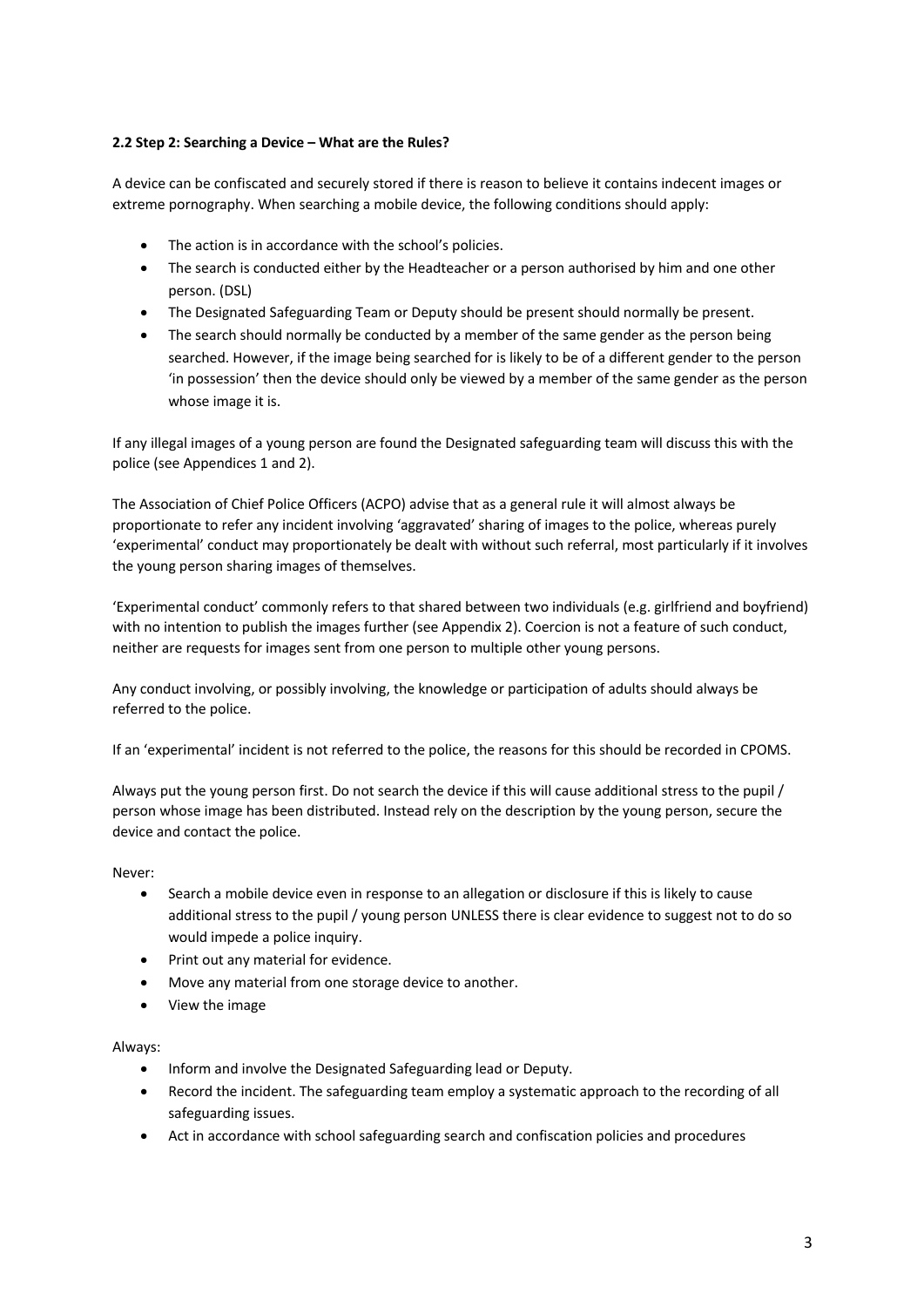If there is an indecent image of a child on a website or a social networking site then the Designated safeguarding Lead will report the image to the site hosting it. Under normal circumstances the team would follow the reporting procedures on the respective website; however, in the case of a 'nude or semi nude' incident involving a child or young person where it may be felt that they may be at risk of abuse then the team will report the incident directly to CEOP www.ceop.police.uk/ceop-report so that law enforcement can make an assessment, expedite the case with the relevant provider and ensure that appropriate action is taken to safeguard the child.

## **2.3 Step 3: What to Do and Not Do with the Image**

If the image has been shared across a personal mobile device:

Always:

• Confiscate and secure the device(s). Close down or switch the device off as soon as possible. This may prevent anyone removing evidence 'remotely'.

Never:

- View the image this is illegal.
- Send, share or save the image anywhere.
- Allow pupils to do any of the above.

If the image has been shared across a school network, a website or a social network:

Always:

• Block the network to all users and isolate the image.

Never:

- Send or print the image.
- Move the material from one place to another.
- View the image outside of the protocols in the school's Safeguarding, Child Protection policy

### **2.4 Step 4 - Who should Deal with the Incident?**

Often, the first port of call for a pupil is a class teacher. Regardless of who the initial disclosure is made to she / he must act in accordance with the school's Safeguarding, Child Protection Policy, ensuring that the Designated Safeguarding Lead or Deputy are involved in dealing with the incident.

The Designated Safeguarding Lead should always record the incident. The Headteacher should also always be informed - usually by the DSL. There may be instances where the image needs to be viewed and this should be done in accordance with protocols. (Police)

### **2.5 Step 5: Deciding on a Response**

There may be many reasons why a pupil has engaged in nudes and semi nudes – it may be a romantic / sexual exploration scenario or it may be due to coercion.

It is important to remember that it will not always be appropriate to inform the police; this will depend on the nature of the incident (see Appendix 1 for definitions). However, as a school it is important that incidents are consistently recorded. It may also be necessary to assist the young person in removing the image from a website or elsewhere.

If indecent images of a young person are found: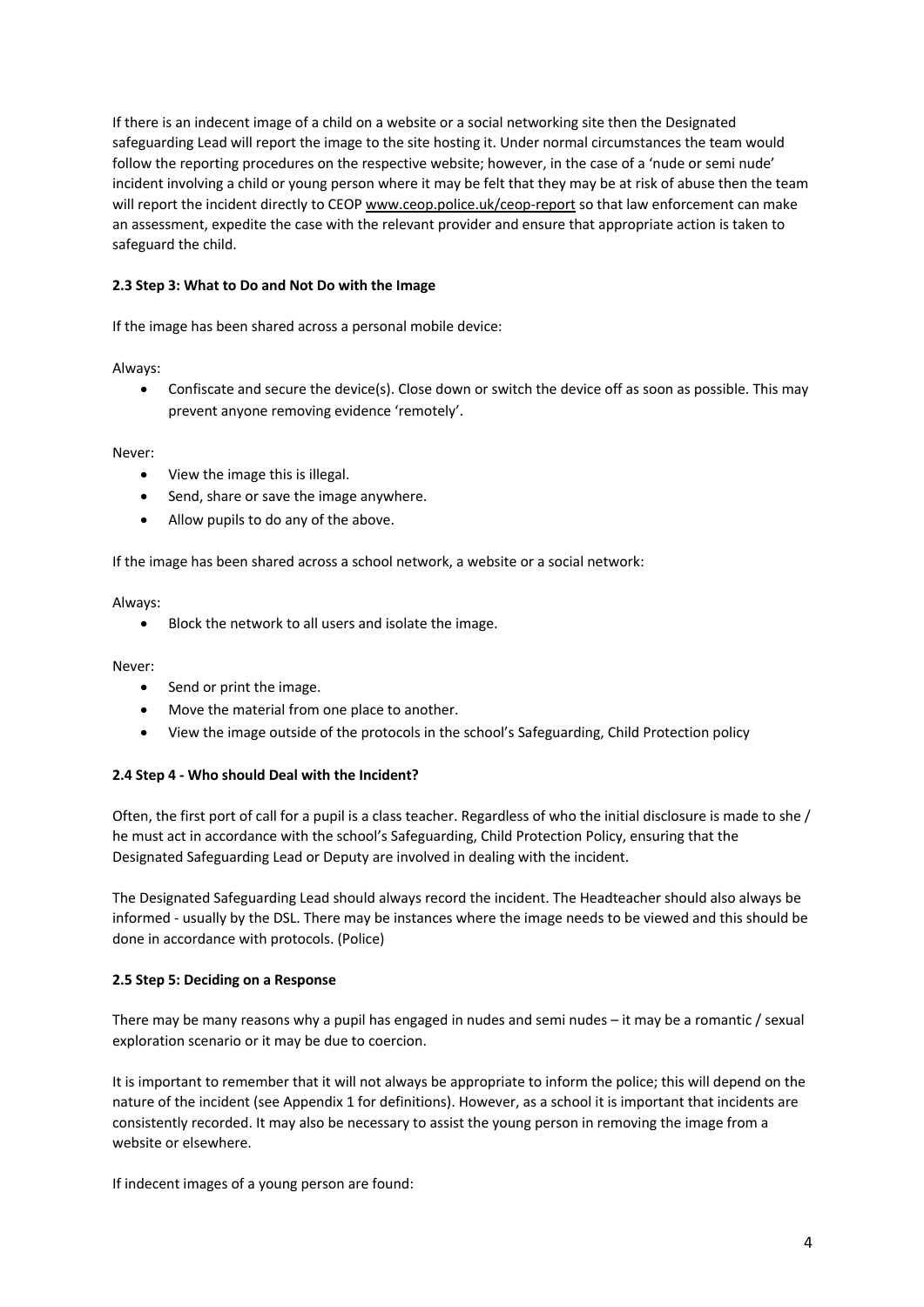- Act in accordance with the Safeguarding and Child Protection Policy i.e. inform the Designated safeguarding Lead and the relevant pastoral team.
- Store the device securely.
- The Designated Safeguarding Lead or Deputy will assist the pastoral team to carry out a risk assessment in relation to the young person (use Appendix 2 for support).
- The Designated Safeguarding Lead or Deputy will make a referral if needed or assist the pastoral team in doing so.
- The Designated Safeguarding Lead or Deputy will contact the police (if appropriate). Referrals may be made to Social Care or the Multi-Agency Team (MAT) but where a crime may thought to have taken place the police are the first port of call. Young persons who have engaged in 'experimental nudes and semi nudes' which is contained between two persons will be referred to MAT for support and guidance. Those who are felt to be victims of 'nudes and semi nudes' will also be referred to MAT at a point where the police feel that this will not impede an investigation.
- The young person's pastoral team will put the necessary safeguards in place for the pupil, e.g. they may need counselling support or immediate protection.
- Inform parents and / or carers about the incident and how it is being managed.

## **2.6 Step 6: Containment and Prevention**

The young person involved in the incident may be left feeling sensitive and vulnerable for sometime. They will require monitoring by and support from the pastoral teams. Where cases of 'nudes and semi nudes' become widespread or there is thought to be the possibility of contagion then the school will reinforce the need for safer 'online' behaviour using a variety of resources.

Other staff may need to be informed of incidents and should be prepared to act if the issue is continued or referred to by other pupils. The school, its pupils and parents should be on high alert, challenging behaviour and ensuring that the victim is well cared for and protected. The pupils' parents should usually be told what has happened so that they can keep a watchful eye over the young person especially when they are online at home.

Creating a supportive environment for pupils in relation to the incident is very important. Preventative educational programmes on the sharing of nudes and semi nudes can be found on CEOP's advice-giving website www.thinkunknow.co.uk and the South West Grid for learning have developed advice for young people at www.swgfl.org.uk/sextinghelp.

### **Appendix 1: Sharing of nudes and semi nudes Policy – The Legal Position**

It is important to be aware that young people involved in sharing sexual videos and pictures may be committing a criminal offence. Specifically, crimes involving indecent photographs (including pseudo images) of a person under 18 years of age fall under Section 1 of the Protection of Children Act 1978 and Section 160 Criminal Justice Act 1988. Under this legislation it is a crime to:

- take an indecent photograph or allow an indecent photograph to be taken;
- make an indecent photograph (this includes downloading or opening an image that has been sent via email);
- distribute or show such an image;
- possess with the intention of distributing images;
- advertise; and
- possess such images.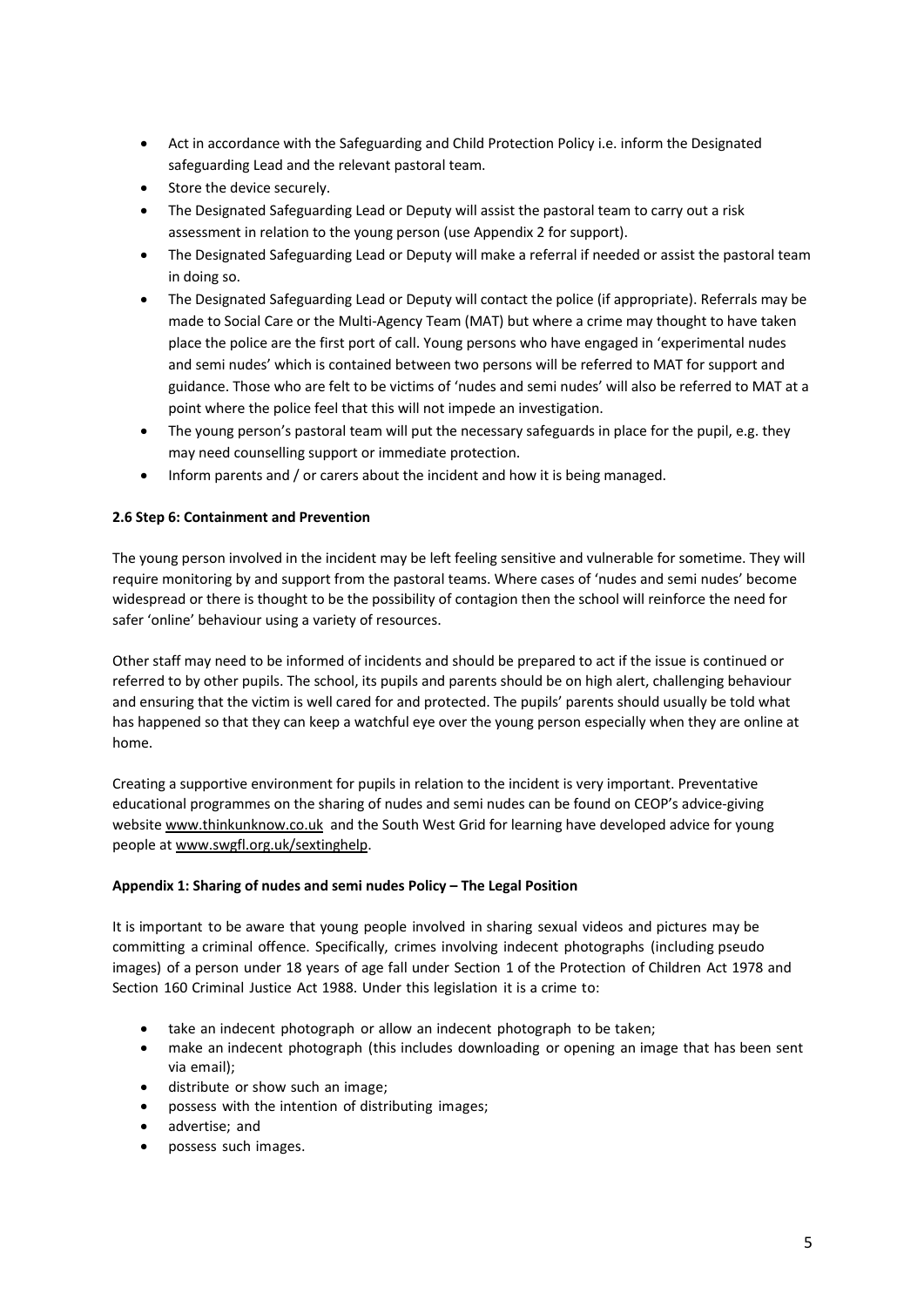While any decision to charge individuals for such offences is a matter for the Crown Prosecution Service, it is unlikely to be considered in the public interest to prosecute children. However, children need to be aware that they may be breaking the law. Although unlikely to be prosecuted, children and young people who send or possess images may be visited by police and on some occasions media equipment could be removed. This is more likely if they have distributed images.

The decision to criminalise children and young people for sending these kinds of images is a little unclear and may depend on local strategies. However, the current Association of Chief Police Officers (ACPO) position is that:

'ACPO does not support the prosecution or criminalisation of children for taking indecent images of themselves and sharing them. Being prosecuted through the criminal justice system is likely to be upsetting and distressing for children especially if they are convicted and punished. The label of sex offender that would be applied to a child or young person convicted of such offences is regrettable, unjust and clearly detrimental to their future health and wellbeing.'

However, there are cases in which children and young people have been convicted and sent to prison. The important thing to remember is that whilst, as a school, we will want to consider the implications of reporting an incident over to the police, it is not our responsibility to make decisions about the seriousness of the matter; that responsibility lies with the Police and the CPS hence the requirement for the school to refer.

In summary the sharing of nudes and semi nudes is classed as illegal as it constitutes sharing and / or possessing an indecent image of a child.

## **Appendix 2: Sharing nudes and semi nudes Policy – Different Levels of sharing indecent images**

The following is adapted from Wolak and Finkelhor *Sexting: A Typology*, March 2011:

| Aggravated incidents                                                  | Adult offenders develop relationships with and seduce underage                                                                                                                                                                                                                     |
|-----------------------------------------------------------------------|------------------------------------------------------------------------------------------------------------------------------------------------------------------------------------------------------------------------------------------------------------------------------------|
| involving criminal or                                                 | teenagers, in criminal sex offences even without the added element of                                                                                                                                                                                                              |
| abusive elements                                                      | youth-produced images. Victims may be family friends, relatives,                                                                                                                                                                                                                   |
| beyond the creation,                                                  | community members or contacted via the Internet. The youth produced                                                                                                                                                                                                                |
| sending or possession                                                 | sexual images generally, but not always, are solicited by the adult                                                                                                                                                                                                                |
| of youth-produced                                                     | offenders.                                                                                                                                                                                                                                                                         |
| sexual images.                                                        |                                                                                                                                                                                                                                                                                    |
|                                                                       | Youth Only: Intent to Harm cases that • arise from interpersonal conflict<br>such as break-ups and fights among friends • involve criminal or abusive<br>conduct such as blackmail, threats or deception • involve criminal sexual<br>abuse or exploitation by juvenile offenders. |
|                                                                       | Youth Only: Reckless Misuse no intent to harm but images are taken or<br>sent without the knowing or willing participation of the young person who                                                                                                                                 |
|                                                                       | is pictured. In these cases, pictures are taken or sent thoughtlessly or                                                                                                                                                                                                           |
|                                                                       | recklessly and a victim may have been harmed as a result, but the                                                                                                                                                                                                                  |
|                                                                       | culpability appears somewhat less than in the malicious episodes.                                                                                                                                                                                                                  |
| Experimental                                                          | Romantic episodes in which young people in ongoing relationships make                                                                                                                                                                                                              |
| incidents involve the                                                 | images for themselves or each other, and images were not intended to be                                                                                                                                                                                                            |
| creation and sending                                                  | distributed beyond the pair.                                                                                                                                                                                                                                                       |
| of youth-produced                                                     |                                                                                                                                                                                                                                                                                    |
| sexual images, with<br>no adult involvement,<br>no apparent intent to | Sexual attention seeking in which images are made and sent between or<br>among young people who were not known to be romantic partners, or<br>where one youngster takes pictures and sends them to many others or                                                                  |
| harm or reckless                                                      | posts them online, presumably to draw sexual attention.                                                                                                                                                                                                                            |
|                                                                       |                                                                                                                                                                                                                                                                                    |